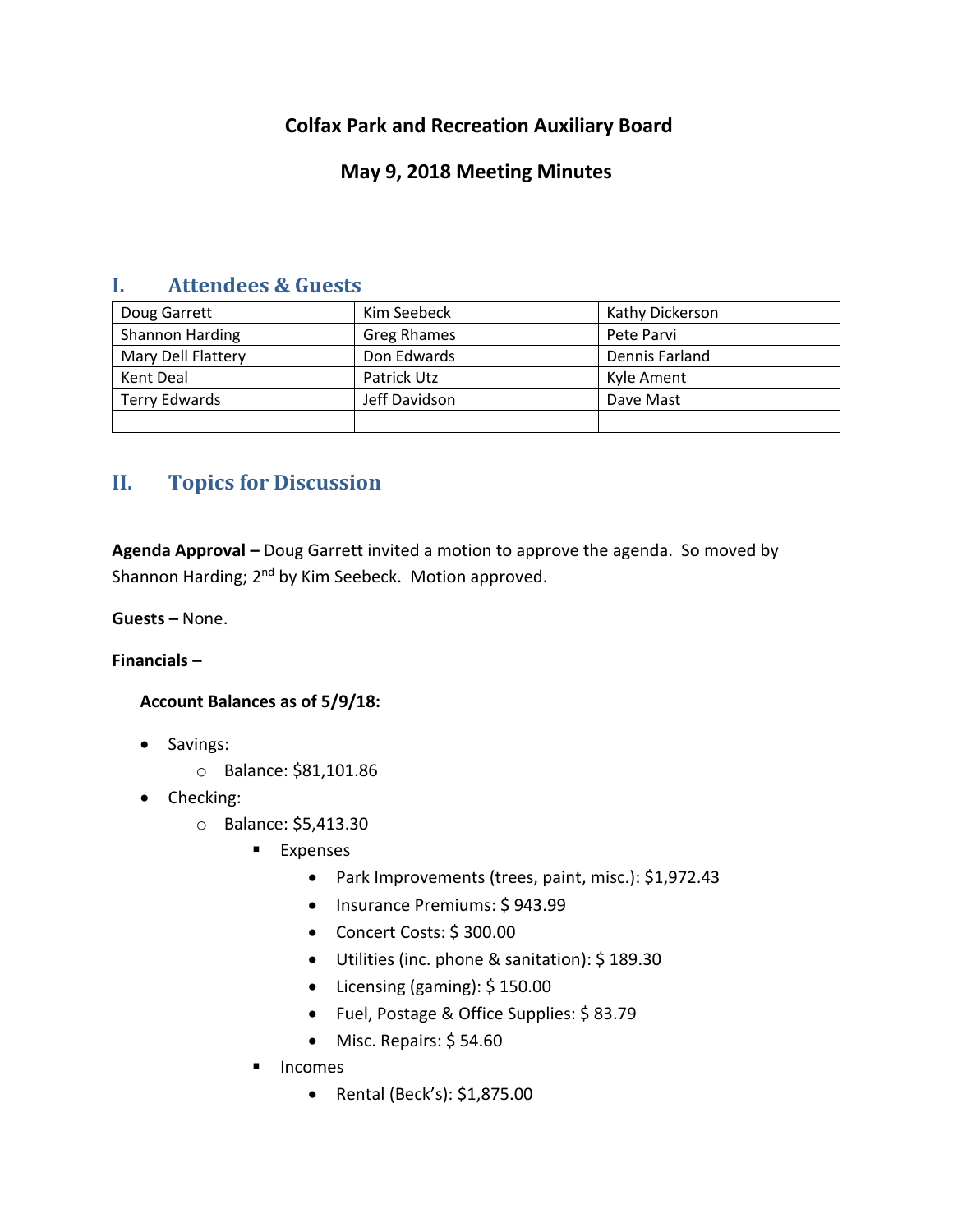- Archery League:  $$471.00$
- Camping:  $$50.00$
- $\bullet$  Interest: \$ 17.70
- Cash Accounts:
	- Petty Cash Archery: \$250.00

Shannon moved to approve the financials; 2<sup>nd</sup> by Dennis Farland. Motion approved.

Doug addressed the Board regarding a monetary gift to the Methodist church for the continued use of its facilities for meetings. Kent Deal moved to make a monetary donation of \$250 by the Colfax PAB to the First United Methodist Church; 2<sup>nd</sup> by Greg Rhames. Motion approved.

**Approval of Minutes from April 11th Meeting –** Kim moved for approval; 2nd by Pete Parvi. Motion approved.

#### **Committee Reports**

**Promotions Committee** -Doug Garrett reported the Disc Golf tournament is scheduled for July  $7<sup>th</sup>$ . The Softball tournament remains scheduled for the same weekend as the Rock the Quarry/Relax in Colfax weekend. That is a two-day tournament; there is a \$150 fee to enter. Doug has been in contact with Mid-American concerning free banners for the events: the Kid's Fishing Derby, disc golf and softball tournaments, and the concert. A Facebook Event for the Kid's Fishing Derby has been created as well. Sponsor banners will be ordered at a later date. Sponsorships were discussed – a "Dear Friends" letter drafted previously will be updated and can be used by Board Members to solicit sponsorships for the concert. Shannon shared a rough proof/draft of the RTQ poster with the Board. Once finalized, the posters and tickets will be printed. She'll arrange for pick up from Riggs Printing in Newton once all materials are ready. Concert vendor requirements were also discussed. Next, the Board was reminded that each member will be expected to sell tickets to the concert as has been required in the past. Doug reported that he hasn't yet met with KCOB regarding the radio and online advertisements but hopes to get with them next week. He noted that five rooms have been reserved at the Colfax Microtel. Mary Dell Flattery noted condiments and chips are needed for the Kid's Fishing Derby – those will have to be purchased. Patrick Utz has the hot dogs previously donated by R.D. Streeter, and indicated R.D. will also donate the hot dog buns for the event. Discussion ensued regarding the need for cookies or sweets; a donation will be sought from Casey's or Hy-Vee. Doug indicated that he will check on the prizes. Kyle Ament and a few others will be needed to act as judges and measure the fish caught. Terry Edwards indicated he could not yet commit (he may be moved to a 3rd shift at his new job). Next, it was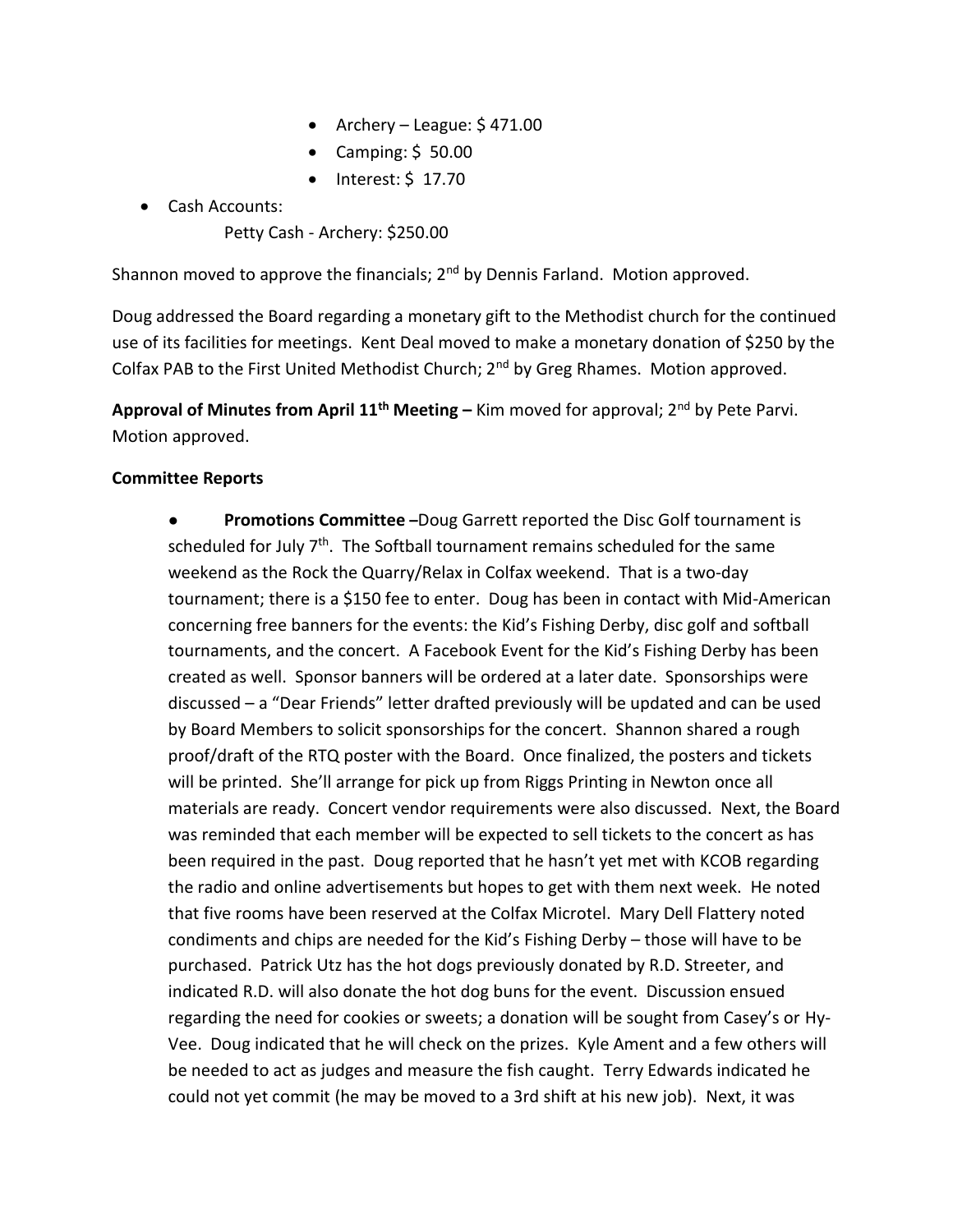reported the photograph fundraiser mattes are cut and ready; Dennis arranged that through a friend. That same friend runs PAWS and would like to have a display table at the concert regarding the pet shelter. Lastly, Greg noted that the Central Iowa Kayak Anglers have a fishing derby at the park coming up – they're handling all that and we don't need to do anything other than open the park early. It's a catch and release tournament scheduled for May 19th starting at 5:30 a.m. Greg will open the gate at 5 a.m. that morning.

**Operations/Planning Committee** – Doug noted that the Board needs to address the issue of rocks or any organic materials, or anything other than fish, leaving the park. Terry and Doug were out at the park today changing out the trail cameras. They noticed a woman carrying a bucket out of the park that she'd loaded with firewood. We need rules and regulations that DNR uses or something similar. Doug inquired of Kyle whether he could help with that so that the park can adopt rules and regulations that can be enforced concerning those types of materials. Next, Doug noted that he still hasn't heard from the guy with the big wood chipper who offered to let us borrow it, therefore, a workday has not yet been scheduled. In the meantime, Pete, Doug and Bill Riddle have been out making piles of wood along the dike trail to be sent through the chipper. Next, Doug reported that he has been using his own push-style mower at the park in those areas where the ride on mower can't reach. He notes that it is probably time for park to pick one up because there will always be a use for one. He further noted the need for a mowing schedule using the 60-inch deck ride on mower or the John Deere tractor with mower attachment. The Boy Scouts will be out this weekend to help plant trees. Doug will pick up the stakes and corrugated plastic, and some more rope, needed for the project. We'd budgeted \$2,000 overall and we're at \$1,875 before purchasing stakes and tubing so we may go just over the planned budget. Don Edwards recommends contacting Bob Rhone because we got tubing from him last year at no cost. Discussion ensued. Next, Doug reported that he has asked the police chief to bring the speed monitoring trailer out to the park, to be placed along the entrance road, in an effort to get park goers to drive the 15 miles per hour posted speed limit. Doug would like to obtain the Board's approval for a basic push mower at about \$160 and a few other items (gas/diesel cans [8.88/9.99], oil, cheap white paint for posts [10.78 gallon]) for a total of about \$225. Shannon so moved; 2nd by Pete. Motion approved. Lastly, Doug noted he had been approached by the Colfax Fire Department – they want to see a mandatory requirement of life jackets use in QSP.

**Steering Committee** – Kim reported that after receiving word from 3 of the developers to whom the package had been sent that they were not interested for one reason for another, she never heard from remaining 9 developers. Further, no one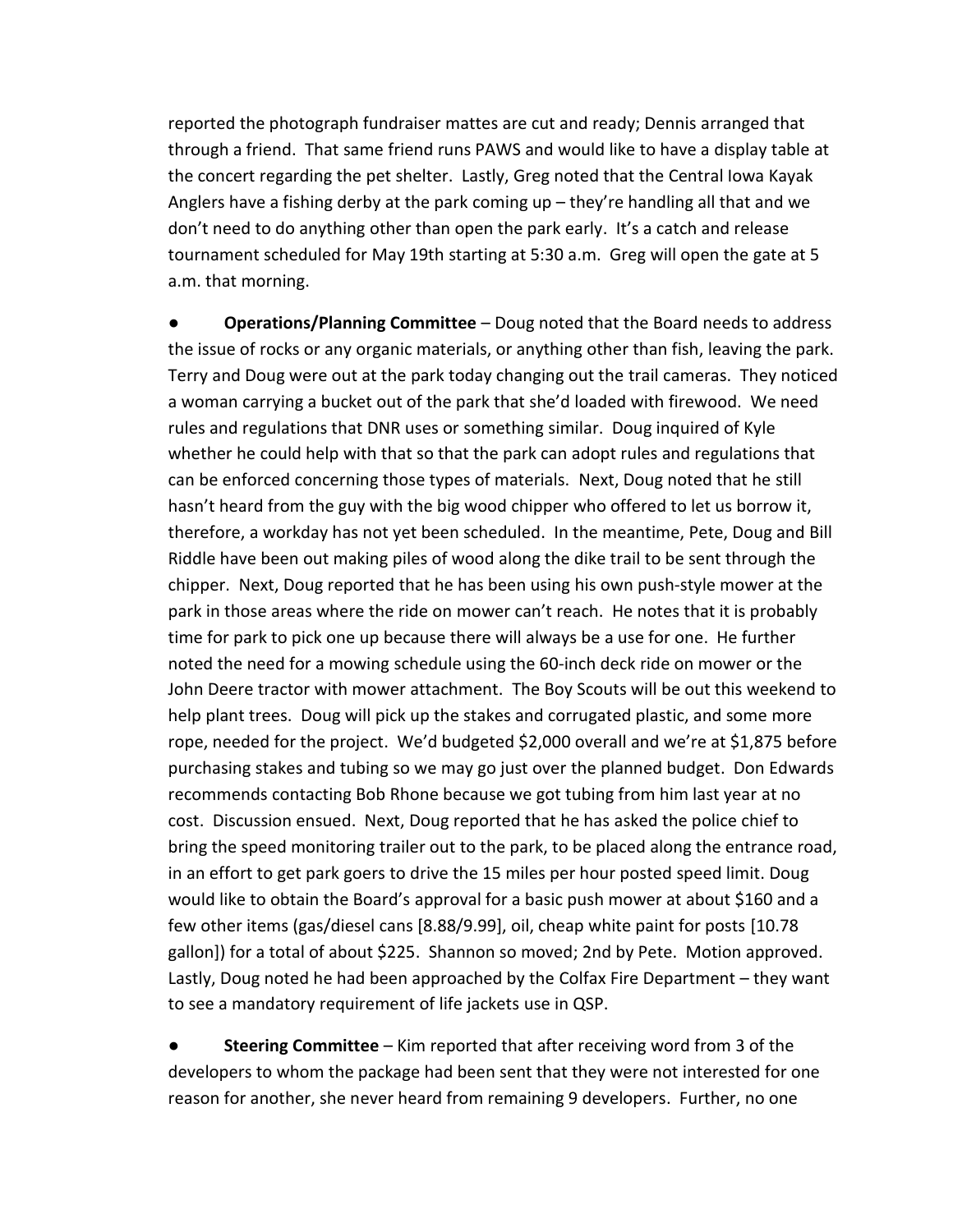showed up for a tour of the park and there were no submittals on or before May 4. Although disappointing, Kim plans to contact those remaining 9 developers and inquire as to their thoughts about the project. Jeff Davidson advised that it is likely we may not be far enough along from a developer perspective for interest in the project, particularly where infrastructure remains an issue. Developer interest may be a little premature as a result, but he cautioned it's just a matter of time. Kim plans to contact the 12 developers in a year or so to let them know what's going on at the park, and to keep them updated regarding our progress.

#### **Annual Officer Elections**

President – Shannon nominates Kim; 2<sup>nd</sup> by Kent. Further, Kent moved to cease nominations. Vote taken; approved. Kim Seebeck is now President.

Vice President – Shannon nominated Doug; 2<sup>nd</sup> by Greg. Pat moved to cease nominations. Vote taken; approved. Doug Garrett is now Vice President.

Treasurer – Pat nominated Kathy; 2<sup>nd</sup> by Shannon. Doug moved to cease nominations. Vote taken; approved. Kathy Dickerson remains Treasurer.

Secretary – Kim nominated Shannon; 2nd by Pat. Mary Dell moved to cease nominations. Vote taken; approved. Shannon Harding remains Secretary.

#### **Old Business**

*2018 Concert/Relax in Colfax Promotion/Ad Campaigns* – Doug advised again that he will contact KCOB. It was noted that large donors will be named in the KCOB ad campaign. Thus far, those donors include Beck's, Jeff Bucklin and the City of Colfax.

*Update Iowa Tourism Grant Brochures/Due by June 30th* – Doug reported the grant brochures are due May 30 and we may need to get an extension. Pat is working on ours; the need for an extension may be on the part of the City. Pat advised that we do have permission from Tom Steele to use his picture on the front of the brochure. He noted a thanks to all who assisted with the new brochure. Pat also noted that this brochure will provide info on other parks in Colfax, and credit will be given for photographs where the photographer is known. Notably too, this brochure parallels the City's expected brochure that references Colfax-Mingo schools – Nancy Earles is working on it. Ultimately, 4,000 brochures will be printed.

*Watercraft Rental Shelter/Eagle Scout Projects* – Doug reported that we still need to dig two holes for the 6x6 posts that will be used to erect the shelter structure. Bob Rhone will work on that, but his crew has been tied up on other City related projects so that's been the delay. Eventually we'll need volunteers to help Greg build the watercraft rental shelter. We're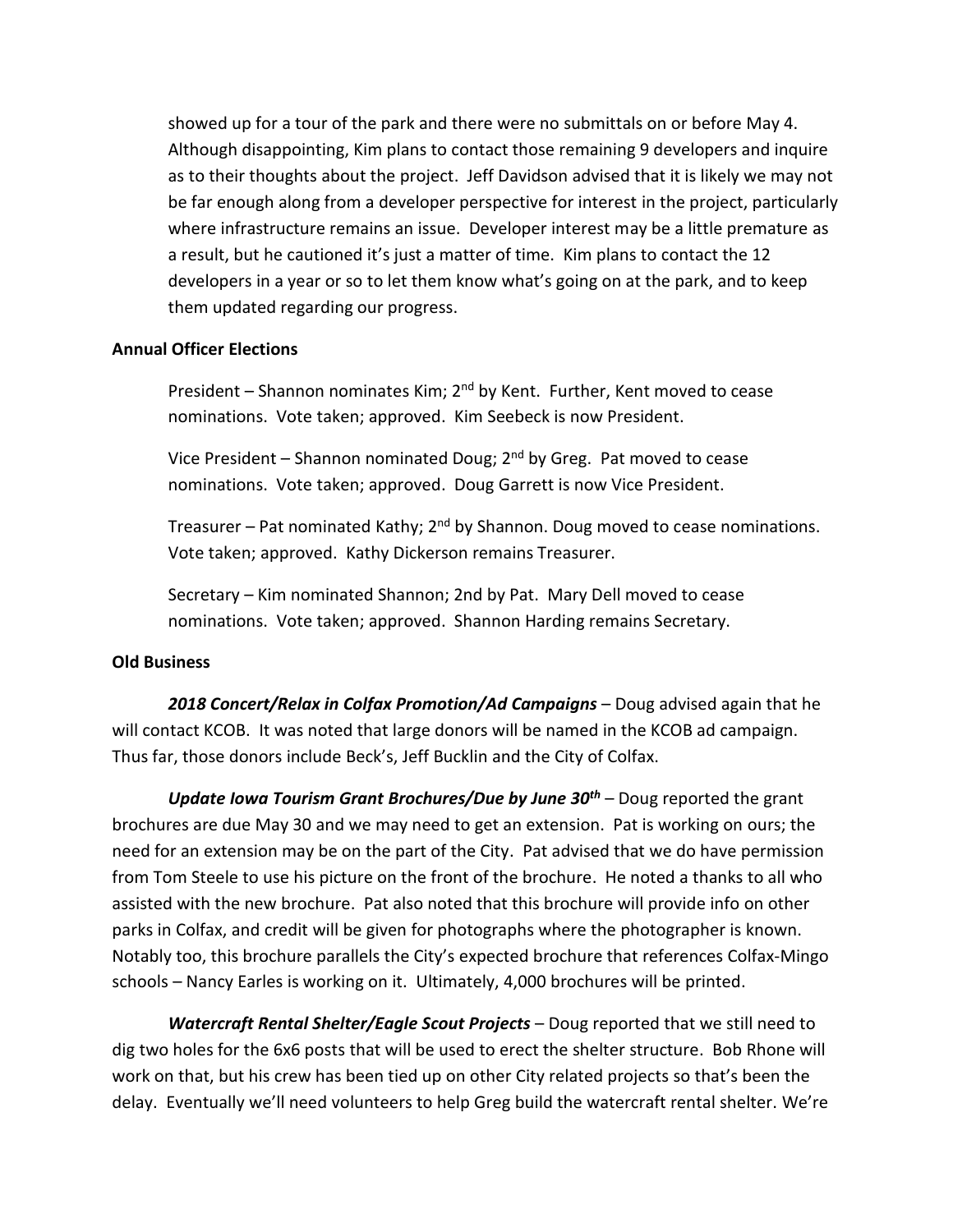also waiting on concrete for the camping registration kiosk. Doug reported he will be doing camping registration from the park office for now. Eventually, once the registration kiosk is ready to go, the person who locks up the park will need to check the camping registration funds depository so money doesn't stay in there too long. Details will be worked out later.

*Red Bridge Update* – Doug advised the Board that he'd recently received an email from Joe Otto. The necessary paperwork has since been filed with Iowa DNR/Iowa Army Corp and the Iowa National Register. We'll hear back mid to late fall. Russ Stutt, the Jasper County engineer, is reportedly getting a bid on stabilizing the structure in place until money is raised for Phases I and II of the project. Jeff Davidson further reported that a University of Iowa civil engineering student group will design the facilities needed for the Red Bridge project – new piers, the trail leading to the bridge, etc. They will get it all designed and have it ready to go – all those participating are senior students that a month later will be working at engineering firms. It's a culminating class whose anticipated work has a monetary value to the park and project of about \$20-30k. Kim noted that we'll need a concept drawing for fundraising and grants; that'll be this fall, per Jeff.

#### *Grant Applications Report:*

*Paint Iowa Beautiful/Interior Block Building Completion* – To comply with the grant requirements, we must submit a report that the project has been complete. But we cannot complete the project until the windows on the west side of the building must be replaced first. So we need volunteers who know how to frame in windows because despite the City indicating its workers may be able to assist over the winter, such assistance could not be offered. We've got the windows and materials – we need the bodies to install them. We can buy pizza and soda as an incentive to volunteers. Tony Edwards is standing by to do the interior painting on that side of the building. Doug asks the Board to please put the word out and see if we can get this window and paint project done. Doug would love to have it done by June 2<sup>nd</sup> for the Kid's Fishing Derby, June 30<sup>th</sup> (RTQ concert) at the latest. Lastly, Doug noted we can use the archery/pole building for storage of things in west end of the block building while the window and painting projects are performed.

*Trees Please/Trees Planting location determination* – Trees have been delivered. The scouts are coming to plant trees on Saturday even though it's supposed to rain. Denny Lester is coming by QSP tomorrow at 4 p.m. to dig the needed holes – they're currently marked with flags.

*Prairie Meadows Community Betterment/Post & Cable Fence* – No word yet.

*Jasper County Foundation/30 Picnic Tables* – No word yet.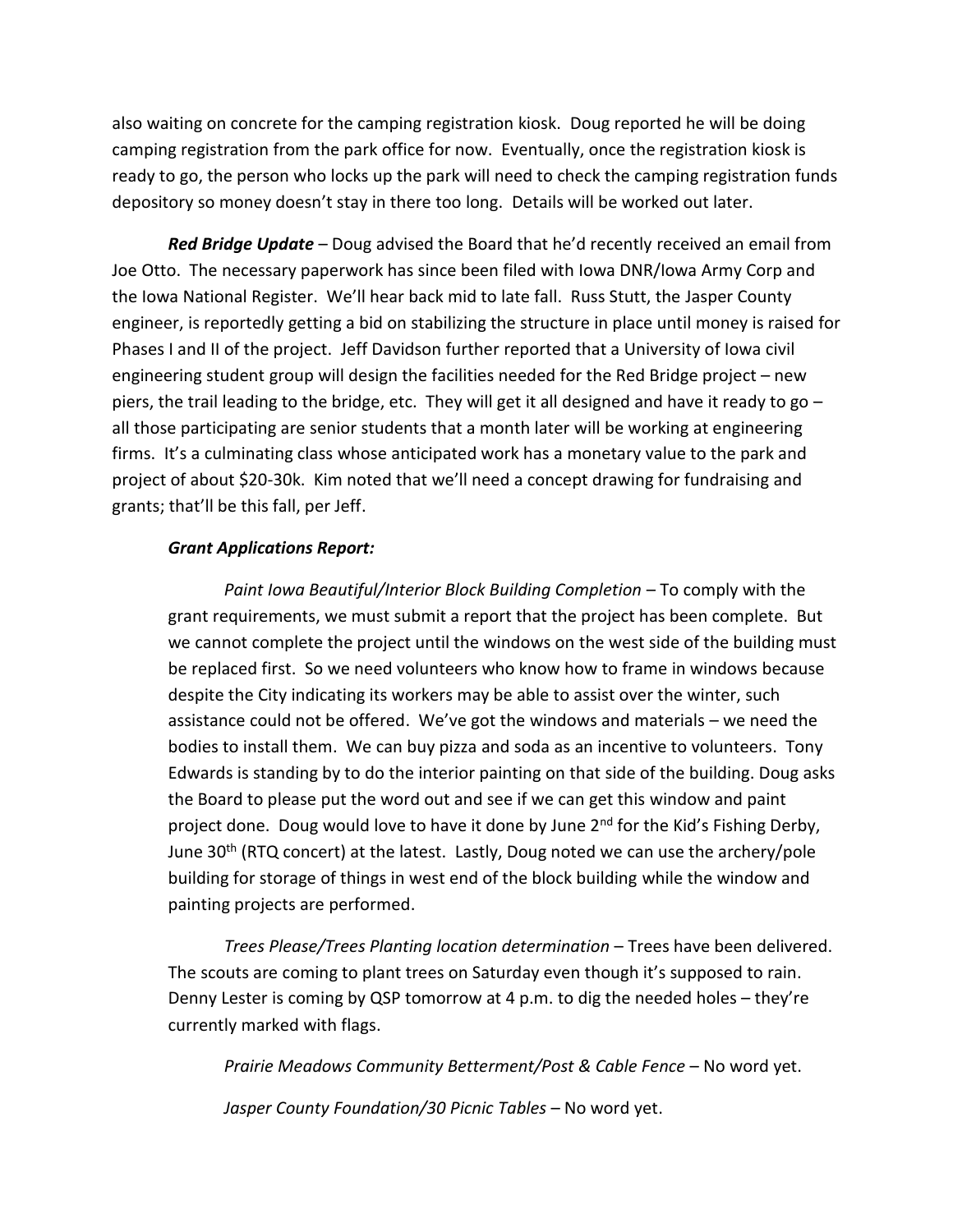*Pump and Test Water on Large Well Head at QSP* – The water still hasn't been tested; there is nothing new to report at this time.

*City of Colfax Park Board (Executive Committee Meeting)* – The Executive Committee will meet at 4p.m. on May 17th at City Hall with Nancy Earles and Dave Mast. It is only the first conversation; the Board will be updated as necessary in the near future.

*Donations of Freezers from Jasper County Historical Society & Marilyn Rhone* – When Joe Otto posted on Facebook that the Jasper County Historical Society had a chest freezer it wished to get rid of at no cost, Greg and Shannon went and picked it up. As you know, we'd already purchased an upright freezer via Facebook Marketplace. Further, Marilyn Rhone is donating another small freezer. Doug notes we may want to move the refrigerator from the park office to the block building also. The various freezers won't be plugged in at all times – just the week before events and during events; they'll be great for storing the large quantities of ice needed.

*Report on 5th Grade Outing April 19 & 20* – Kyle performed a demonstration with fishing nets, and although the kids didn't catch any fish, everyone clearly enjoyed themselves. Pete and Dennis helped with the event, and Mary Dell took some pictures that were used in the newspaper article that followed the event. The teachers did a great job. Parents & kids raved; in particular, the parents appreciated not having to do a long bus ride and an overnight.

*Cub Scout Silent Auction During RTQ* - About 20 items will be displayed for purchase as a fundraiser; the Cub Scouts only need a small space. The same can be said of PAWS. We'll help both organizations by providing a venue at our concert event.

*Baxter School Visit May 16th* - Doug reported that Baxter Schools called. About 200 kids will visit the park next week. 100 in the morning; 100 in the afternoon. They will use the tables and chairs on site, but they don't really need us to do anything. They've arranged for the county conservation folks to come out, and the sand pile seems to be a big draw. We'll not be charging them a fee of any sort.

**Other/Miscellaneous** - Greg reported to the Board that he's meeting a lot of people while running/offering kayak rentals. He's learned that most park goers don't know about dike trail, the other trails, the fishing derby or concerts. Additionally, most folks don't know how the park is funded or how things get done – meaning without tax dollars and on the basis of volunteer labor. He uses his interactions with park goers to educate them about the park and events. He noted too that the young kid that works for Juan as a cook at Mi Cocina recently came and kayaked at the park. And as he left, he donated \$20 to park.